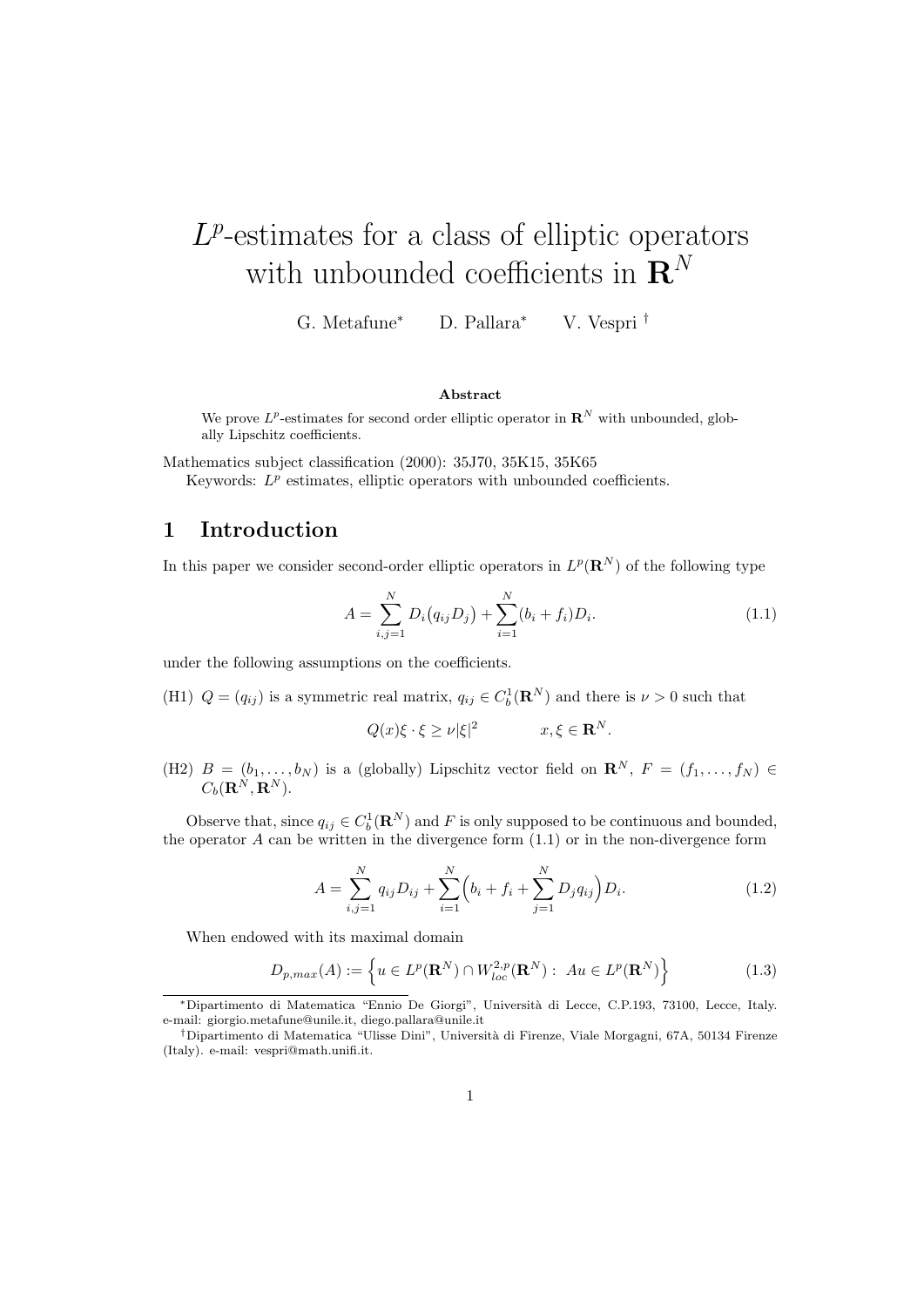the operator A is the generator of a strongly continuous semigroup  $(P(t))_{t\geq 0}$  in  $L^p(\mathbf{R}^N)$ such that  $P(t)f$  solves the Cauchy problem

$$
\begin{cases}\nD_t u = Au & \text{in } (0, \infty) \times \mathbf{R}^N \\
u(0) = f & \text{in } \mathbf{R}^N\n\end{cases}
$$
\n(1.4)

for  $f \in L^p(\mathbf{R}^N)$ . The main results of this paper are maximal regularity estimates for the corresponding resolvent equation

$$
\lambda u - Au = f \qquad \text{in } \mathbf{R}^N, \qquad \lambda > 0,
$$
\n(1.5)

that yield a complete description of the domain. In fact, we prove the following result.

**Theorem 1** Assume that  $(H1)$  and  $(H2)$  are satisfied, and, in addition, that

(H3) sup  $\sup_{x \in \mathbf{R}^N} |\nabla q_{ij} \cdot B| < \infty$ , for all  $i, j = 1, \dots, N$ .

Then, the domain  $D_{p,max}(A)$  of the generator of the semigroup  $(P(t))_{t>0}$  coincides with

$$
D_p := \{ u \in W^{2,p}(\mathbf{R}^N) : B \cdot \nabla u \in L^p(\mathbf{R}^N) \}.
$$

The above result can be rephrased by saying that requiring that  $u \in D_{p,max}(A)$ , i.e.  $Au \in L^p(\mathbf{R}^N)$ , is equivalent to requiring that the two leading terms in  $Au$ , i.e., the diffusion term  $\sum_{i,j=1}^{N} D_i(q_{ij}(x)D_j u)$  and the drift term  $B \cdot \nabla u$  separately belong to  $L^p(\mathbf{R}^N)$ .

We point out that in the special case of the Ornstein-Uhlenbeck operators, that is when the matrix Q is constant and  $B(x) = Bx$ , where B is a non-zero  $N \times N$  real matrix, the above result has been proved in [15].

The approach presented in this paper is more geometric. In fact, it is based upon a change of variables determined by the flow generated by the drift term (see Section 3). This allows us to reduce problem (1.4) to a uniformly parabolic one, and also gives a better understanding of the intrinsic geometry related to the operator  $A$  (see also [7], where this point of view is deeply pursued).

The above characterisation of the domain of A follows from regularity results for the solution of the more general problem

$$
\begin{cases} D_t u - Au = g & \text{in } (0, T) \times \mathbf{R}^N \\ u(0) = f & \text{in } \mathbf{R}^N. \end{cases}
$$

As in [13], we use a suitable change of variables to transform this problem into a non autonomous uniformly parabolic one (i.e., with regular bounded coefficients), so that the well-known estimates available for the transformed problem can be recovered in the original setting. Assumption (H3) is crucial for this approach as it guarantees that the coefficients of the transformed operator are uniformly continuous. It could likely be relaxed by requiring that the coefficients  $(q_{ij})$  are only uniformly continuous, but have a small variation along the characteristics anduced by  $B$  as in (3.3). Actually, in [7] a Harnack inequality is proved with respect to a geometry determined by the operator. However, we do not know whether Theorem 1 holds if condition (H3) is completely dropped.

Finally, leu us point out that there is a wide literature on domain characterisation of operators with unbounded coefficients. However, in most cases, the operators contain an unbounded potential whose growth is used to balance the growth of the drift term. Such an approach is used e.g. in  $[1], [2], [16]$ . We also refer to  $[11]$  for the case of Hölder spaces.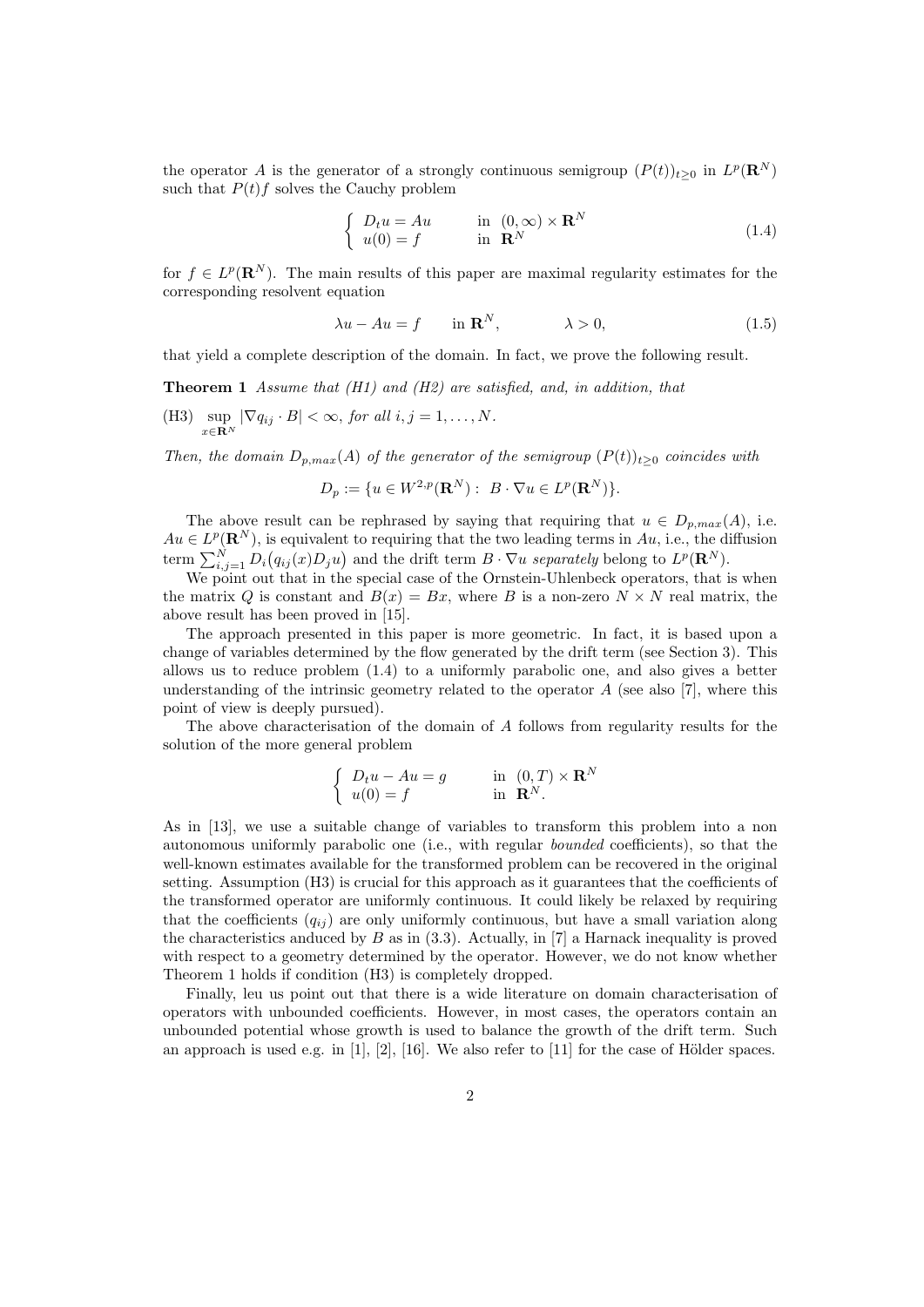In Section 2 we construct the semigroup generated by  $(A, D_{p,max}(A))$ . In Section 3 we prove, under slightly stronger hypotheses on the first-order coefficients B, the regularity results for the above problem. Section 4 is devoted to the proof of Theorem 1.

Notation. For  $x \in \mathbb{R}^N$ , |x| denotes the euclidean norm, and  $B_{\varrho} = \{x \in \mathbb{R}^N : |x| < \varrho\}$ the open ball with radius  $\rho > 0$ . As regards function spaces, we write  $\|\cdot\|_p$  for the norm of  $L^p(\mathbf{R}^N)$ . We denote by  $C^k(\mathbf{R}^N)$  (resp.  $C_b^k(\mathbf{R}^N)$ ) the space of functions on  $\mathbf{R}^N$  with continuous (resp. bounded and continuous) derivatives up to the order k, and write  $C_b(\mathbf{R}^N)$ instead of  $C_b^0(\mathbf{R}^N)$ .  $BUC(\mathbf{R}^N)$  is the space of all bounded, uniformly continuous functions on  $\mathbf{R}^N$  and  $C_0(\Omega) = \{f \in C(\overline{\Omega} : f(x) = 0 \,\forall x \in \partial\Omega\}$ .  $W^{k,p}(\Omega)$  is the Sobolev spaces of the measurable functions in the open set  $\Omega \subset \mathbb{R}^N$  which have weak derivatives p-summable in  $\Omega$  up to order k, endowed with the usual norm  $\|\cdot\|_{W^{k,p}(\Omega)}$ . Finally, for  $T > 0$ , we define  $Q_T := (0,T) \times \mathbf{R}^N$  and the spaces  $\mathcal{W}_p^{1,2}(Q_T)$  of the functions  $f: Q_T \to \mathbf{C}$  whose first-order partial derivative with respect to t and partial derivatives with respect to x up to the second order are *p*-summable in  $Q_T$ , endowed with the norm

$$
||f||_{\mathcal{W}_p^{1,2}(Q_T)} := \Big(\int_{Q_T} |f|^p + |D_t f|^p + \sum_{i=1}^N |D_{x_i} f|^p + \sum_{i,j=1}^N |D_{x_ix_j} f|^p \, dxdt\Big)^{1/p}.
$$

Acknowledgement. We are grateful to Abdelaziz Rhandi for his useful comments on this paper.

# 2 Construction of the semigroup

In this section we construct the strongly continuous semigroup generated by  $(A, D_{p,max}(A))$ in  $L^p$ . This fact is not completely new. In fact, the existence of a semigroup generated by A is proved e.g. in [12] where the coefficients  $q_{ij}$  are only supposed to be in  $L^{\infty}$  or can be deduced from the more general results of [4, Theorem 2.3]. However, these results do not show (directly) that the domain of the generator is  $D_{p,max}(A)$ . For this reason and for the sake of completeness, we give the construction below. In this section we denote by  $A_0$  the operator

$$
A_0 = \sum_{i,j=1}^{N} D_i(q_{ij} D_j).
$$

We need the following lemma.

**Lemma 2.1** Let  $\Omega$  be a bounded domain with a  $C^2$  boundary or  $\Omega = \mathbb{R}^N$  and  $u \in W^{2,p}(\Omega) \cap$  $W_0^{1,p}(\Omega)$ . Let, moreover,  $\eta \in C_b^1(\Omega)$  be nonnegative. Then for  $1 < p < \infty$ 

$$
(p-1)\int_{\Omega} \eta \sum_{i,j} q_{ij} |u|^{p-2} D_i u D_j u \chi_{\{u \neq 0\}} + \int_{\Omega} \sum_{i,j} q_{ij} |u|^{p-2} u D_i u D_j \eta \leq - \int_{\Omega} \eta (A_0 u) u |u|^{p-2}.
$$
\n(2.1)

PROOF. Let us prove the result for a bounded  $\Omega$ . The case  $\Omega = \mathbb{R}^N$  is even simpler. Observe that if  $p \geq 2$ , then (2.1) holds with equality. This is readily seen since the function  $u|u|^{p-2}$  belongs to  $W^{1,p'}(\Omega)$  and therefore integration by parts in the right hand side of (2.1) is allowed.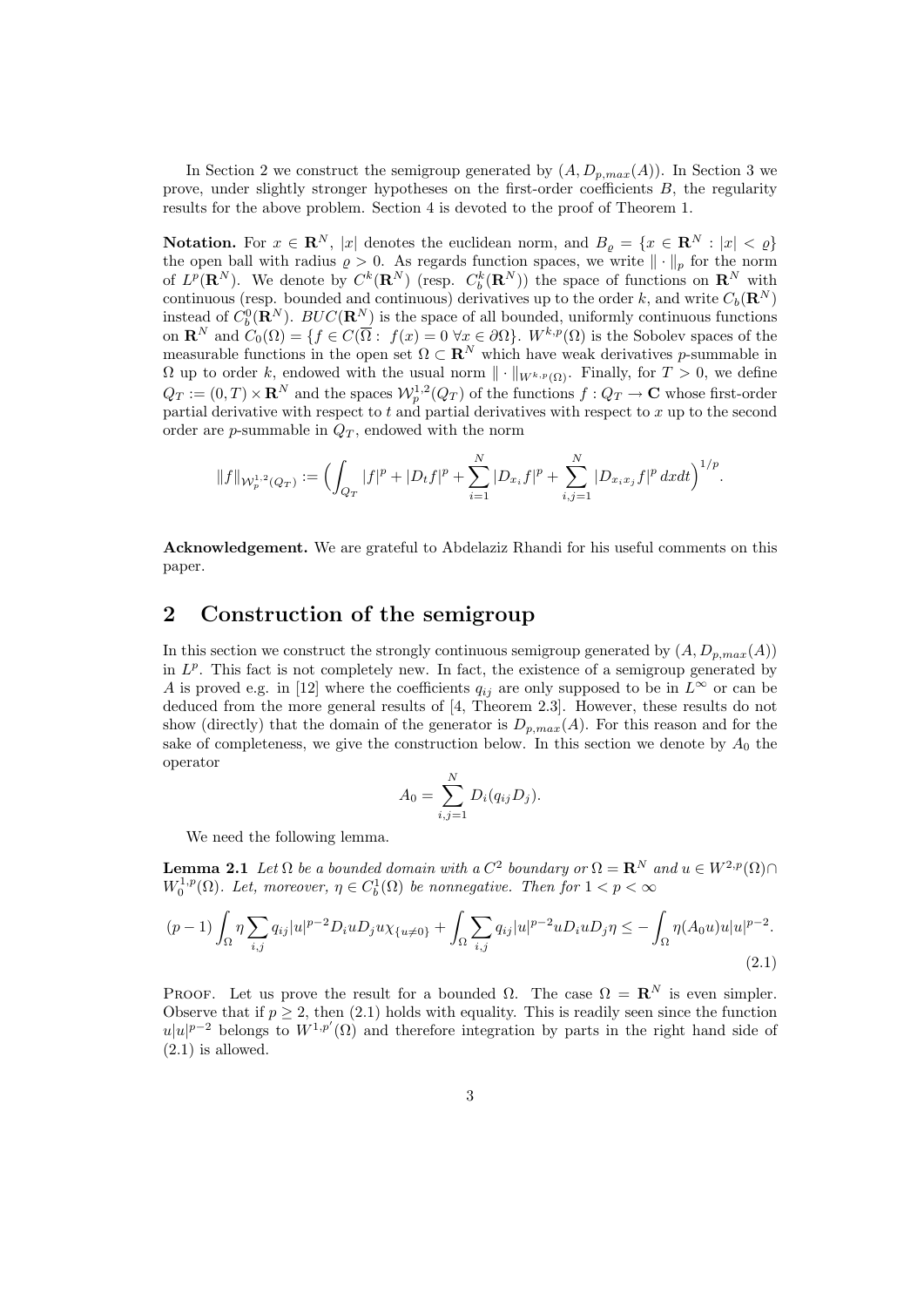Let then be  $1 < p < 2$ , and take first  $u \in C^2(\overline{\Omega}) \cap C_0(\Omega)$ . For  $\delta > 0$  we have

$$
-\int_{\Omega} (A_0 u) \eta u (u^2 + \delta)^{p/2 - 1} = \int_{\Omega} \eta (u^2 + \delta)^{p/2 - 2} ((p - 1)u^2 + \delta) \sum_{i,j} q_{ij} D_i u D_j u + \int_{\Omega} u (|u|^2 + \delta)^{p/2 - 1} \sum_{i,j} q_{ij} D_i u D_j \eta.
$$
 (2.2)

Letting  $\delta \to 0$  and recalling that  $\nabla u = 0$  a.e. on the set  $\{u = 0\}$ , from Fatou's lemma we obtain

$$
(p-1)\int_{\Omega} \eta \sum_{i,j} q_{ij} D_i u D_j u |u|^{p-2} \chi_{\{u \neq 0\}} \leq -\int_{\Omega} (A_0 u) \eta u |u|^{p-2} - \int_{\Omega} u |u|^{p-2} \sum_{i,j} q_{ij} D_i u D_j \eta.
$$

Therefore, the function  $\eta \sum_{i,j} q_{ij} D_i u D_j u |u|^{p-2} \chi_{\{u \neq 0\}}$  belongs to  $L^1(\Omega)$  and one obtains (2.1) with equality, letting  $\delta \rightarrow 0$  in (2.2) and using dominated convergence.

In the general case  $u \in W^{2,p}(\Omega) \cap W_0^{1,p}(\Omega)$  we find a sequence  $(u_n) \in C^2(\overline{\Omega}) \cap C_0(\Omega)$ such that  $u_n \to u$  in  $W^{2,p}(\Omega)$  and a.e.,  $\nabla u_n \to \nabla u$  a.e. and obtain (2.1) (with inequality) from the previous case, using again Fatou's lemma.  $\Box$ 

Let us define

$$
\lambda_p = \frac{K^2}{4\nu(p-1)} - \frac{1}{p} \inf_{x \in \mathbf{R}^n} \text{div } B(x), \qquad K = \|F\|_{\infty}.
$$
 (2.3)

**Theorem 2.2** Suppose that (H1) and (H2) hold. Then the operator  $(A, D_{p,max}(A))$  generates a semigroup  $(P(t))_{t\geq 0}$  in  $L^p(\mathbf{R}^N)$  which satisfies the estimate

$$
||P(t)f||_p \le e^{\lambda_p t} ||f||_p \tag{2.4}
$$

for every  $f \in L^p(\mathbf{R}^N)$ .

PROOF. First of all, notice that the operator  $(A, D_{p,max}(A))$  is closed, by local  $L^p$  regularity. In order to apply Hille-Yosida's theorem, let us prove that for every  $\lambda > \lambda_p$  the operator  $(\lambda - A)$  is bijective on  $L^p(\mathbf{R}^N)$  and the resolvent estimate

$$
||u||_p \le \frac{||f||_p}{\lambda - \lambda_p} \tag{2.5}
$$

holds.

Let then  $f \in L^p(\mathbf{R}^N)$  be given, and consider the Dirichlet problem

$$
\begin{cases} \lambda u - Au = f & \text{in } B_{\varrho} \\ u = 0 & \text{on } \partial B_{\varrho} . \end{cases}
$$
 (2.6)

in  $L^p(B_\rho)$ . According to [6, Theorem 9.15], a unique solution  $u_\rho$  exists in  $W^{2,p}(B_\rho)$  $W_0^{1,p}(B_\varrho)$  for large  $\lambda$ . Observe that the dissipativity estimate

$$
(\lambda - \lambda_p) \|u_\varrho\|_p \le \|f\|_p \tag{2.7}
$$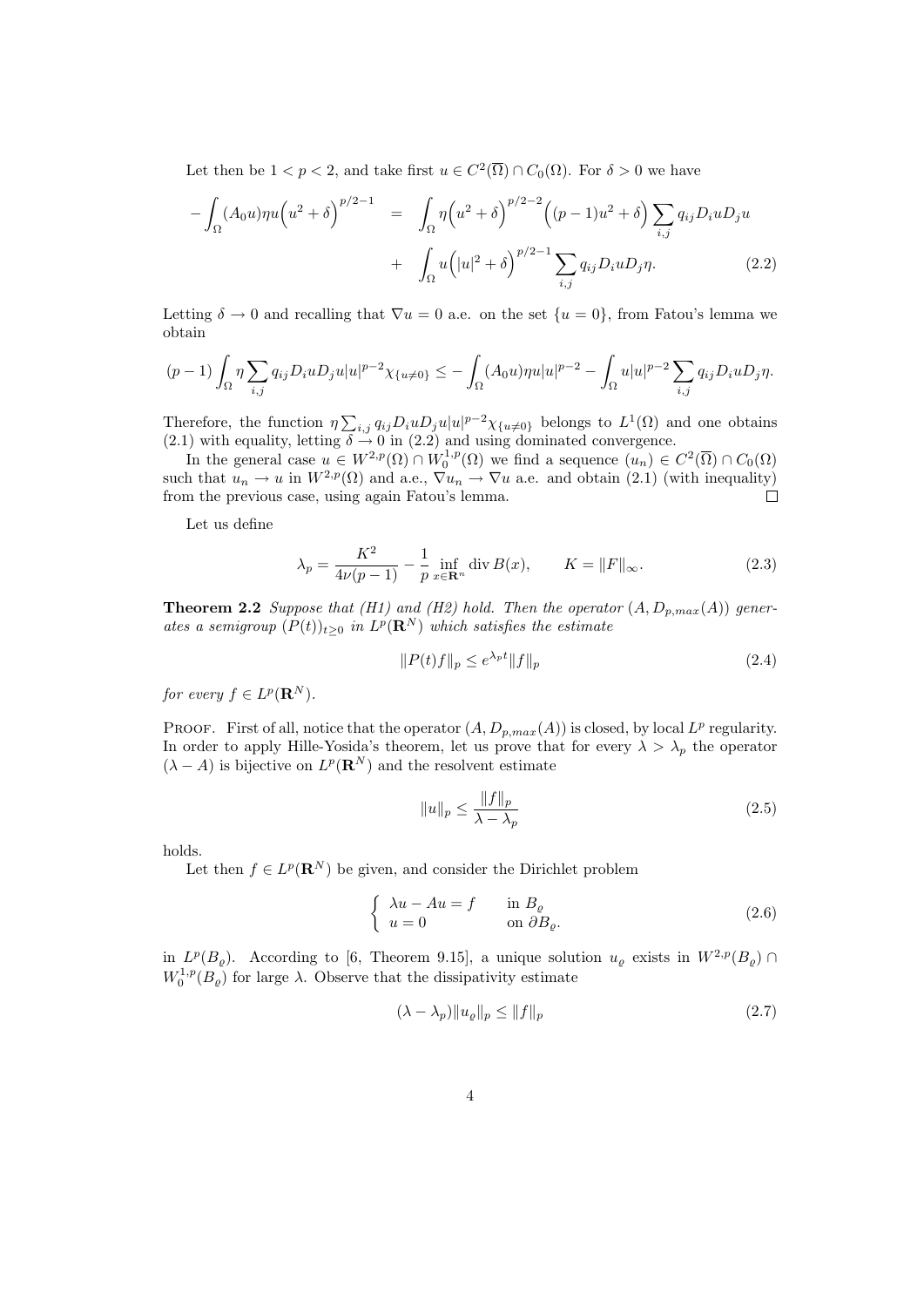holds. To show this, we multiply the equation  $\lambda u - Au = f$  by  $u^* = u|u|^{p-2}$  and integrate over  $B_{\varrho}$ . Then we have, using Lemma 2.1 with  $\Omega = B_{\varrho}$  and  $\eta = 1$ ,

$$
-\int_{B_{\varrho}} u^* A_0 u \ge (p-1) \int_{B_{\varrho}} |u|^{p-2} \sum_{i,j} q_{ij} D_i u D_j u,
$$
  

$$
\int_{B_{\varrho}} u^* B \cdot \nabla u = -\frac{1}{p} \int_{B_{\varrho}} |u|^p \text{div } B.
$$

It follows that

$$
\int_{B_{\varrho}} \left(\lambda + \frac{1}{p} \operatorname{div} B\right) |u|^p + \nu(p-1) \int_{B_{\varrho}} |\nabla u|^2 |u|^{p-2} \le ||f||_p \|u\|_p^{p-1} + K \int_{B_{\varrho}} |\nabla u||u|^{p-1}
$$
  

$$
\le ||f||_p \|u\|_p^{p-1} + K \Bigl(\int_{B_{\varrho}} |\nabla u|^2 |u|^{p-2}\Bigr)^{1/2} \Bigl(\int_{B_{\varrho}} |u|^p\Bigr)^{1/2} \tag{2.8}
$$
  

$$
\le ||f||_p \|u\|_p^{p-1} + K\sigma \int_{B_{\varrho}} |\nabla u|^2 |u|^{p-2} + \frac{K}{4\sigma} \int_{B_{\varrho}} |u|^p.
$$

Choosing  $\sigma = \nu(p-1)/K$ , (2.7) follows and therefore (2.6) has a (unique) solution satisfying (2.7) for every  $\lambda > \lambda_p$ .

Let us fix  $\varrho_1 < \varrho_2$ . Then, for  $\varrho > \varrho_2$ ,  $u_\varrho$  belongs to  $W^{2,p}(B_{\varrho_2})$  and combining estimate  $(2.7)$  with  $[6,$  Theorem 9.11 we obtain

$$
||u_{\varrho}||_{W^{2,p}(B_{\varrho_1})} \le C_1 \left( ||\lambda u_{\varrho} - Au_{\varrho}||_{L^p(B_{\varrho_2})} + ||u_{\varrho}||_{L^p(B_{\varrho_2})} \right) \le C ||f||_p \tag{2.9}
$$

for a constant  $C := C(p, \varrho_1, \varrho_2, \lambda, A) > 0$ . From (2.9) it follows that the  $u_{\varrho}$  are bounded in  $W^{2,p}_{loc}(\mathbf{R}^N)$ , hence there is a sequence  $(u_{\varrho_n})$  weakly converging to  $u \in W^{2,p}_{loc}(\mathbf{R}^N)$  which solves  $\lambda u - Au = f$ . Moreover,  $u \in L^p(\mathbf{R}^N)$  and (2.5) holds. Finally, by difference,  $Au \in L^p(\mathbf{R}^N)$ and then  $u \in D_{p,max}(A)$ .

It remains to show that this solution is unique in  $D_{p,max}(A)$ . Assume that  $u \in D_{p,max}(A)$ satisfies  $\lambda u - Au = 0$ . We multiply the equation by  $u|u|^{p-2}\eta_n^2$ , where  $\eta_n(x) = \eta(x/n)$ ,  $\eta \in C_0^{\infty}$  and  $\eta(x) = 1$  for  $|x| \leq 1$ ,  $\eta(x) = 0$  for  $|x| \geq 2$ , and integrate over  $\mathbb{R}^N$ . Integrating by parts and using Lemma 2.1 with  $\Omega = \mathbf{R}^N$  we obtain

$$
\int_{\mathbf{R}^N} \left( \lambda + \frac{1}{p} \text{div } B \right) \eta_n^2 |u|^p + (p - 1) \int_{\mathbf{R}^N} \eta_n^2 |u|^{p-2} \sum_{i,j} q_{ij} D_i u D_j u \tag{2.10}
$$
\n
$$
= 2 \int_{\mathbf{R}^N} \eta_n^2 |u|^{p-2} \sum_{i,j} q_{ij} D_i u D_j u = \frac{2}{\pi} \int_{\mathbf{R}^N} \eta_n |u|^p B \cdot \nabla n + \int_{\mathbf{R}^N} \eta_n^2 |u|^{p-2} F \cdot \nabla u
$$

$$
\leq -2\int_{\mathbf{R}^N}\eta_n u|u|^{p-2}\sum_{i,j}q_{ij}D_juD_i\eta_n-\frac{2}{p}\int_{\mathbf{R}^N}\eta_n|u|^pB\cdot\nabla\eta_n+\int_{\mathbf{R}^N}\eta_n^2u|u|^{p-2}F\cdot\nabla u.
$$

Since  $||q_{ij}||_{\infty} \leq C$ ,  $|\nabla \eta_n| \leq C/n$  and  $|B||\nabla \eta_n| \leq C$ , for some  $C > 0$ , we deduce

$$
\int_{\mathbf{R}^{N}} \left(\lambda + \frac{1}{p} \text{div } B\right) \eta_{n}^{2} |u|^{p} + \nu(p-1) \int_{\mathbf{R}^{N}} \eta_{n}^{2} |u|^{p-2} |\nabla u|^{2} \n\leq (K + C/n) \int_{\mathbf{R}^{N}} \eta_{n} |u|^{p-1} |\nabla u| + \frac{2}{p} \int_{\mathbf{R}^{N}} \eta_{n} |u|^{p} |B| |\nabla \eta_{n}| \n\leq (K + C/n) \left(\int_{\mathbf{R}^{N}} \eta_{n}^{2} |u|^{p-2} |\nabla u|^{2}\right)^{1/2} \left(\int_{\mathbf{R}^{N}} |u|^{p}\right)^{1/2} + \frac{2}{p} \int_{\mathbf{R}^{N}} \eta_{n} |u|^{p} |B| |\nabla \eta_{n}| \n\leq (K\sigma + C/n) \int_{\mathbf{R}^{N}} \eta_{n}^{2} |\nabla u|^{2} |u|^{p-2} + (K/(4\sigma) + C/n) \int_{\mathbf{R}^{N}} |u|^{p} + \frac{2}{p} \int_{\mathbf{R}^{N}} \eta_{n} |u|^{p} |B| |\nabla \eta_{n}|.
$$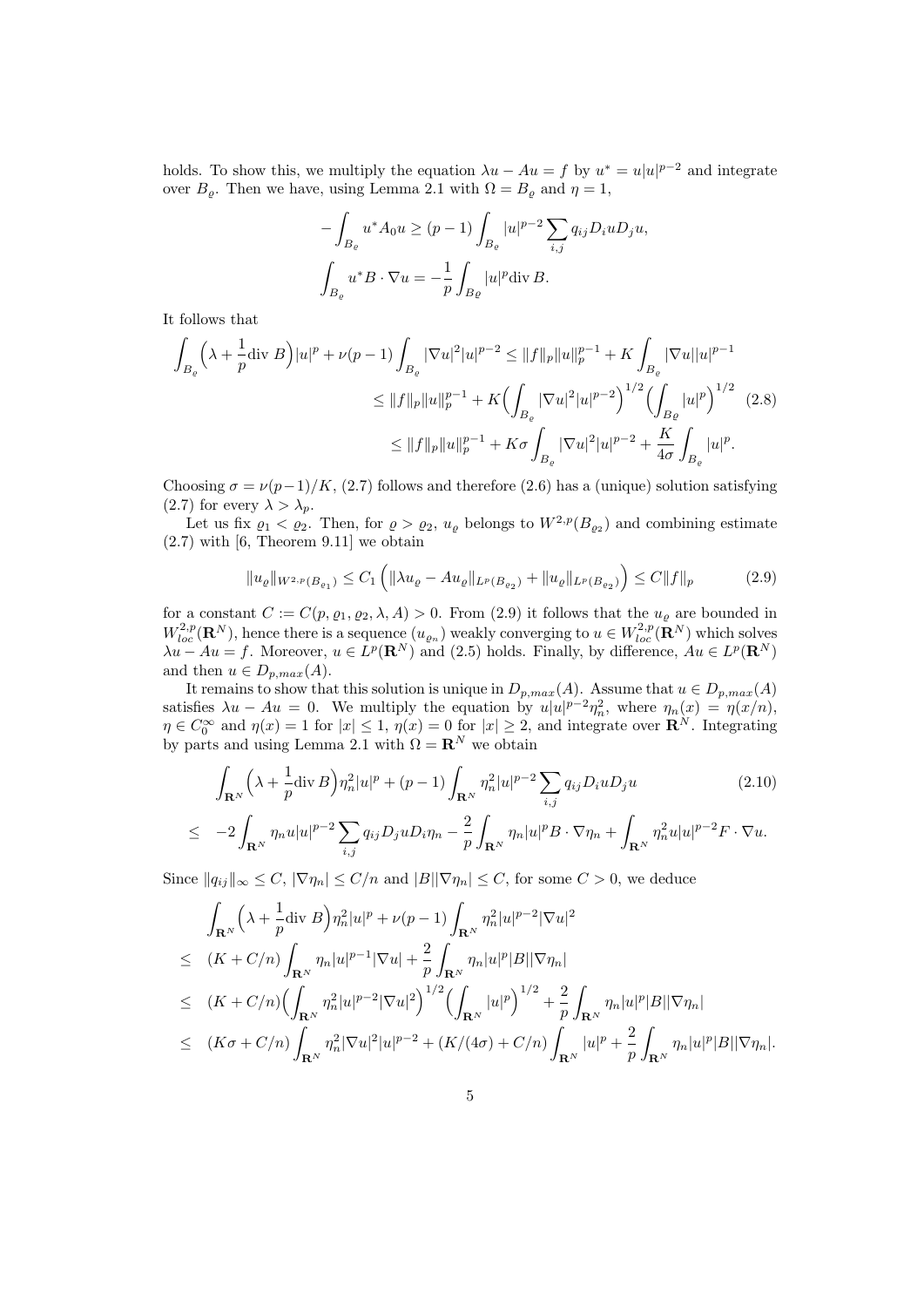Setting  $\sigma = \frac{\nu(p-1)}{(1+\varepsilon)K}$  $\frac{\nu(p-1)}{(1+\varepsilon)K}$ ,  $\alpha_{\varepsilon} = \frac{\varepsilon K}{4\nu(p-1)}$ ,  $\beta_{\varepsilon} = \frac{\varepsilon \nu(p-1)}{1+\varepsilon}$  $\frac{(\mathcal{P}-1)}{1+\varepsilon}$  (with  $\varepsilon > 0$  to be chosen), we obtain

$$
\int_{\mathbf{R}^N} (\lambda - \lambda_p - \alpha_\varepsilon) \eta_n^2 |u|^p + (\beta_\varepsilon - C/n) \int_{\mathbf{R}^N} \eta_n^2 |u|^{p-2} |\nabla u|^2 \leq \frac{C}{n} \int_{\mathbf{R}^N} |u|^p + \frac{2C}{p} \int_{n \leq |x| \leq 2n} |u|^p.
$$

Choosing  $\varepsilon$  such that  $\lambda - \lambda_p - \alpha_{\varepsilon} > 0$  and letting  $n \to \infty$  it follows that  $u = 0$ .

 $\Box$ 

Notice that for the existence of a  $C_0$ -semigroup generated by A the much weaker hypothesis div  $B \geq K$  for some  $K \in \mathbf{R}$  suffices, by the proof of the above theorem. The linear growth of B has been used only to prove that the domain of the generator is  $D_{p,max}(A)$ .

**Remark 2.3** Notice that for  $1 < p \le 2$ , besides (2.5), the gradient estimate

$$
\|\nabla u\|_p \le C \|f\|_p
$$

follows from Theorem 2.2. In fact, choosing  $\sigma < \nu(p-1)/K$  in (2.8) and letting  $\rho \to \infty$ , we have

$$
\int_{\mathbf{R}^N} |u|^{p-2} |\nabla u|^2 \le C \|f\|_p^p
$$

and then using Hölder inequality, we obtain

$$
\int_{\mathbf{R}^N} |\nabla u|^p \le \Bigl(\int_{\mathbf{R}^N} |u|^{p-2} |\nabla u|^2\Bigr)^{p/2} \Bigl(\int_{\mathbf{R}^N} |u|^p\Bigr)^{1-p/2}.
$$

## 3 A special case

In this section we assume that  $A$  is given in the non-divergence form

$$
A = \sum_{i,j=1}^{N} q_{ij} D_{ij} + \sum_{i=1}^{N} b_i D_i = \text{Tr}[Q D^2] + B \cdot \nabla.
$$
 (3.1)

We assume that (H1), (H2) hold with  $F = 0$ ,  $\nabla B \in C_b^2(\mathbf{R}^N)$  and that the coefficients  $q_{ij}$ and  $(b_i)$  satisfy (H3).

We fix  $T > 0$  and consider the parabolic problem

$$
\begin{cases}\nD_t u - Au = g & \text{in } Q_T \\
u(0) = f & \text{in } \mathbf{R}^N.\n\end{cases}
$$
\n(3.2)

We prove that a suitable change of variables allows us to find a parabolic problem equivalent to (3.2), but with (regular and) bounded coefficients. Let us consider the ordinary Cauchy problem in  $\mathbf{R}^{N}$ :

$$
\begin{cases}\n\frac{d\xi}{dt} = B(\xi) & t \in \mathbf{R}, \\
\xi(0) = x\n\end{cases}
$$
\n(3.3)

and denote by  $\xi(t, x)$  its solution. We shall look at the equation solved by  $v(t, x) :=$  $u(t, \xi(-t, x))$ . The relevant properties of  $\xi(t, x)$  are collected in the following lemma, whose proof is in [13, Section 2]. In order to shorten the notation, we shall denote by  $\xi_x$  the Jacobian matrix  $(\partial \xi_i/\partial x_j)$  of the derivatives of  $\xi$  with respect to x and by  $\xi_x^*$  its transpose matrix.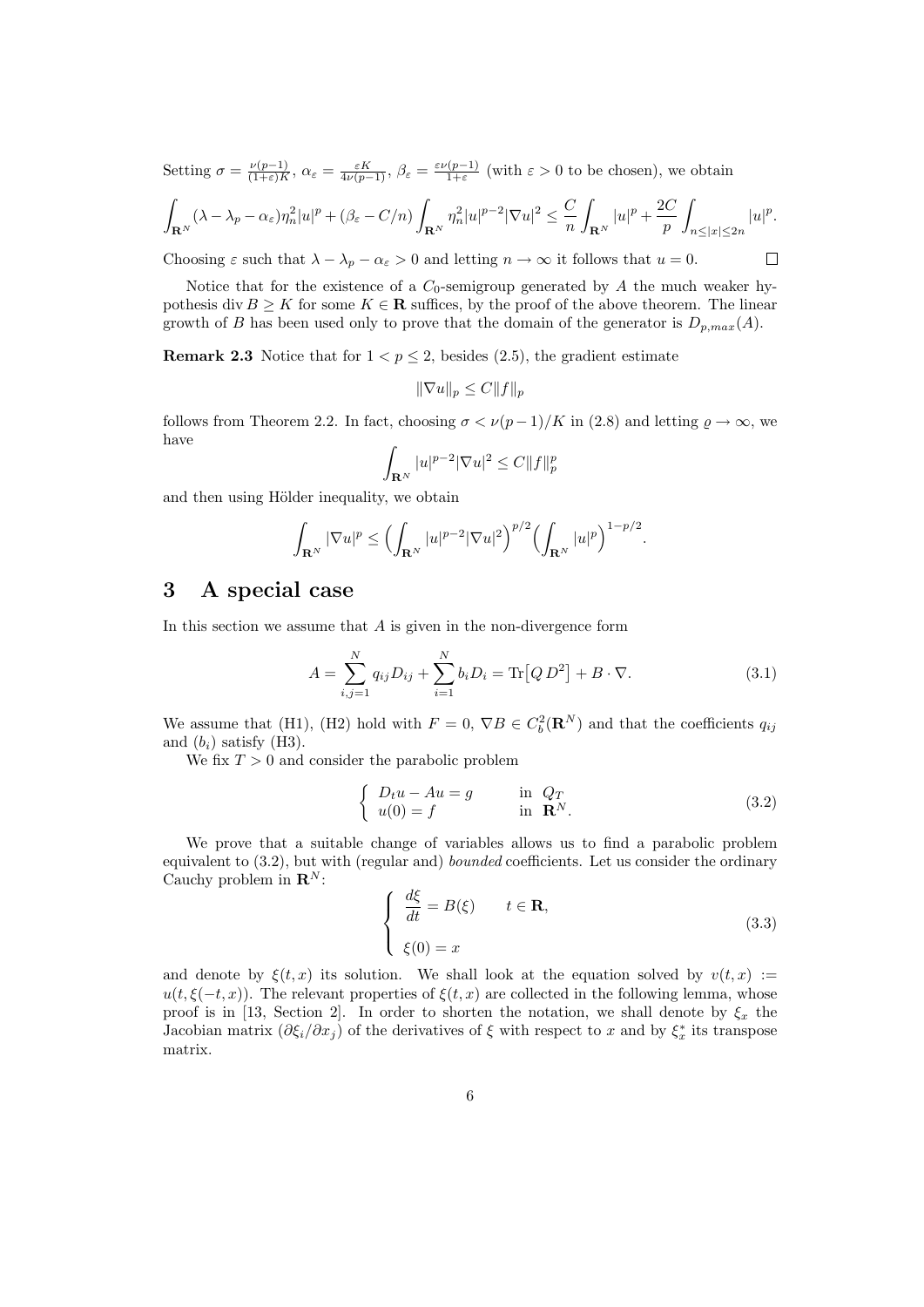**Lemma 3.1** If B is Lipschitz continuous and  $\nabla B$  belongs to  $C_b^2$ , there is a unique global solution  $\xi(t,x)$  of (3.3) and the relationship  $x = \xi(t,\xi(-t,x))$  holds. Moreover, all the following derivatives are bounded in every strip  $[-T, T] \times \mathbf{R}^{N}$ .

$$
\xi_x, \quad \xi_{tx}, \quad \frac{\partial}{\partial t}\xi_x(t,\xi(-t,x)), \quad \frac{\partial}{\partial x_i}\xi_x(t,\xi(-t,x)), \quad \frac{\partial}{\partial t}\xi_{xx}(t,\xi(-t,x)), \quad \frac{\partial}{\partial x_i}\xi_{xx}(t,\xi(-t,x))
$$

and the matrix  $\xi_x$  is invertible, with determinant bounded away from zero in every strip  $[-T, T] \times \mathbf{R}^{N}$ .

We are now in a position to write the equivalent Cauchy problem. Setting  $v(t, y)$  =  $u(t,\xi(-t,y))$ , by a direct computation we deduce

$$
D_t v(t, y) = D_t u(t, \xi(-t, y)) - \sum_{i=1}^{N} b_i(\xi(-t, y)) D_{x_i} u(t, \xi(-t, y))
$$
\n(3.4)

and also

$$
D_{x_i}u(t,x) = \sum_{h=1}^{N} D_{x_i}\xi_h(t,x)D_{y_h}v(t,\xi(t,x))
$$
\n(3.5)

$$
D_{x_ix_j}u(t,x) = \sum_{h,k=1}^{N} D_{x_i}\xi_h(t,x)D_{y_hy_k}v(t,\xi(t,x))D_{x_j}\xi_k(t,x)
$$
\n
$$
+\sum_{h=1}^{N} D_{x_ix_j}\xi_h(t,x)D_{y_h}v(t,\xi(t,x)).
$$
\n(3.6)

Let us further set  $\tilde{f}(t, y) = f(t, \xi(-t, y)), \tilde{Q} = (\tilde{q}_{ij}), \tilde{B} = (\tilde{b}_i)$ , with

$$
\tilde{Q}(t,y) = \xi_x^*(t,\xi(-t,y))Q(\xi(-t,y))\xi_x(t,\xi(-t,y))
$$
  
\n
$$
\tilde{B}(t,y) = (\text{Tr}[D^2\xi_1(t,\xi(-t,y))Q(\xi(-t,y))],..., \text{Tr}[D^2\xi_N(t,\xi(-t,y))Q(\xi(-t,y))]),
$$

or, more explicitly,

$$
\tilde{q}_{ij}(t,y) = \sum_{h,k=1}^{N} D_{x_h} \xi_i(t,\xi(-t,y)) q_{hk}(\xi(-t,y)) D_{x_k} \xi_j(t,\xi(-t,y)), \qquad (3.7)
$$

$$
\tilde{b}_i(t,y) = \sum_{h,k=1}^N D_{x_h x_k} \xi_i(t, \xi(-t,y)) q_{hk}(\xi(-t,y)) \tag{3.8}
$$

and finally

$$
\tilde{A} = \sum_{i,j=1}^{N} \tilde{q}_{ij}(t,y) D_{y_i y_j} + \sum_{i=1}^{N} \tilde{b}_i(t,y) D_{y_i}
$$
\n(3.9)

The above computations show that u solves  $(3.2)$  if only if v solves the Cauchy problem

$$
\begin{cases}\nD_t v(t, y) = \tilde{A}v(t, y) + g(t, \xi(-t, y)) & \text{in } Q_T \\
v(0) = f & \text{in } \mathbb{R}^N.\n\end{cases}
$$
\n(3.10)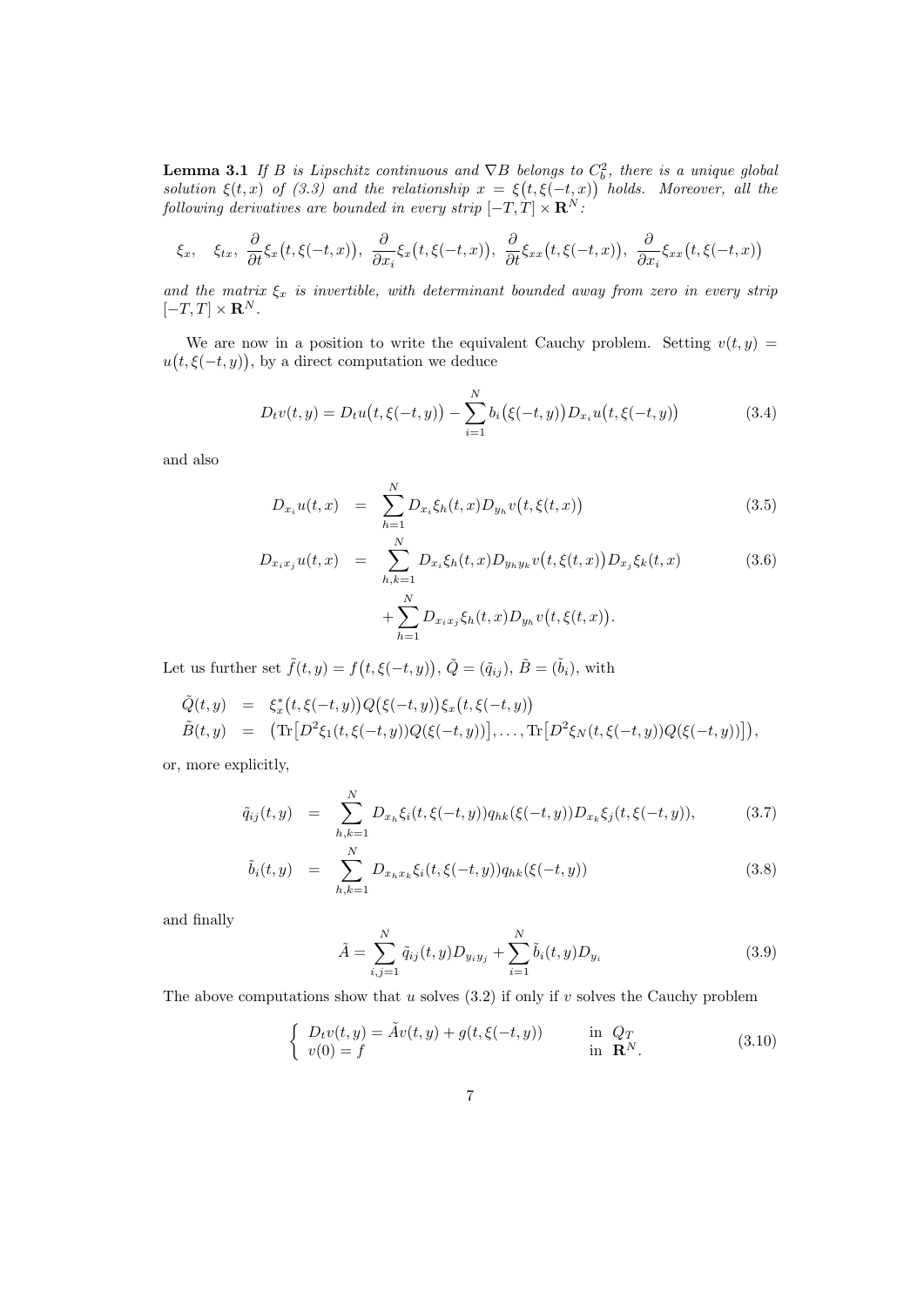Notice that from Lemma 3.1 it follows that the coefficients  $\tilde{q}_{ij}, \tilde{b}_i$  are in  $C_b^1(Q_T)$ . Moreover, the inequality

$$
\sum_{i,j=1}^N \tilde{q}_{ij}(t,y)\eta_i\eta_j \geq \tilde{\nu}|\eta|^2
$$

holds for every  $y, \eta \in \mathbb{R}^N$ , with a suitable  $\tilde{\nu} > 0$  (see also [13] for further details). We may therefore apply the standard theory of nonautonomous parabolic problems to infer that the operators  $\tilde{A}(t)$  generate a parabolic evolution family  $G(t, s)$  in  $L^p(\mathbf{R}^N)$ , see e.g. [9, Corollary 6.1.6].

Finally, for  $t \geq 0$  we define maps  $S(t) : W^{k,p}(\mathbf{R}^N) \to W^{k,p}(\mathbf{R}^N)$ , for  $k = 0,1,2$  by  $(S(t) f)(x) = f(\xi(t, x)).$ 

**Lemma 3.2** Let S be as above, let G be the evolution family generated by  $\tilde{A}(t)$  and let us define  $\Gamma(t) = S(t)G(t,0)$ . Then,  $(\Gamma(t))_{t\geq 0}$  is a strongly continuous semigroup in  $L^p(\mathbf{R}^N)$ .

PROOF. We first check that the semigroup law  $\Gamma(t + s) = \Gamma(t)\Gamma(s)$  holds. For, let us compute

$$
\Gamma(t+s) = S(t+s)G(t+s,0) = S(t)S(s)G(t+s,s)G(s,0),
$$
  
\n
$$
\Gamma(t)\Gamma(s) = S(t)G(t,0)S(s)G(s,0),
$$

hence it suffices to show that  $G(t, 0)S(s) = S(s)G(t + s, s)$ . This can be done by proving that, as functions of t, both sides solve the same Cauchy problem for every  $s \geq 0$ . We then compute the derivatives

$$
\frac{d}{dt}(G(t,0)S(s)) = \tilde{A}(t)G(t,0)S(s)
$$
\n
$$
\frac{d}{dt}(S(s)G(t+s,s)) = S(s)\tilde{A}(t+s)G(t+s,s)
$$

and notice that the thesis follows from the equality

$$
S(s)\tilde{A}(t+s) = \tilde{A}(t)S(s).
$$
\n(3.11)

Let us write, for a smooth function  $u$ .

$$
(S(s)\tilde{A}(t+s)u)(x) = \text{Tr}\big[P D^2 u(\xi(s,x))\big] + C \cdot \nabla u(\xi(s,x)),
$$

with the matrix R and the vector field  $C = (c_i)$  given by

$$
\begin{array}{rcl} R(t,s,x) & = & \xi_x^*(t+s,\xi(s,\xi(-t-s,x)))Q\big(\xi(s,\xi(-t,x))\big)\xi_x\big(t+s,\xi(s,\xi(-t-s,x))\big)\\ c_i(t,s,x) & = & \text{Tr}\big[D^2\xi_i(t+s,\xi(s,\xi(-t-s,x)))Q\big(\xi(s,\xi(-t-s,x))\big)\big]. \end{array}
$$

From the semigroup property of the flow  $\xi$  and the equalities

$$
\xi_x(t+s,x) = \xi_x(s,\xi(t,x))\xi_x(t,x),
$$
  

$$
D_{x_hx_k}^2\xi_i(t+s,x) = \sum_{j,\ell=1}^N D_{x_jx_\ell}^2\xi_i(s,\xi(t,x))D_{x_h}\xi_j(t,x))D_{x_k}\xi_\ell(t,x)
$$
  

$$
+ \sum_{j=1}^N D_{x_j}\xi_i(s,\xi(t,x))D_{x_hx_k}\xi_i(t,x))
$$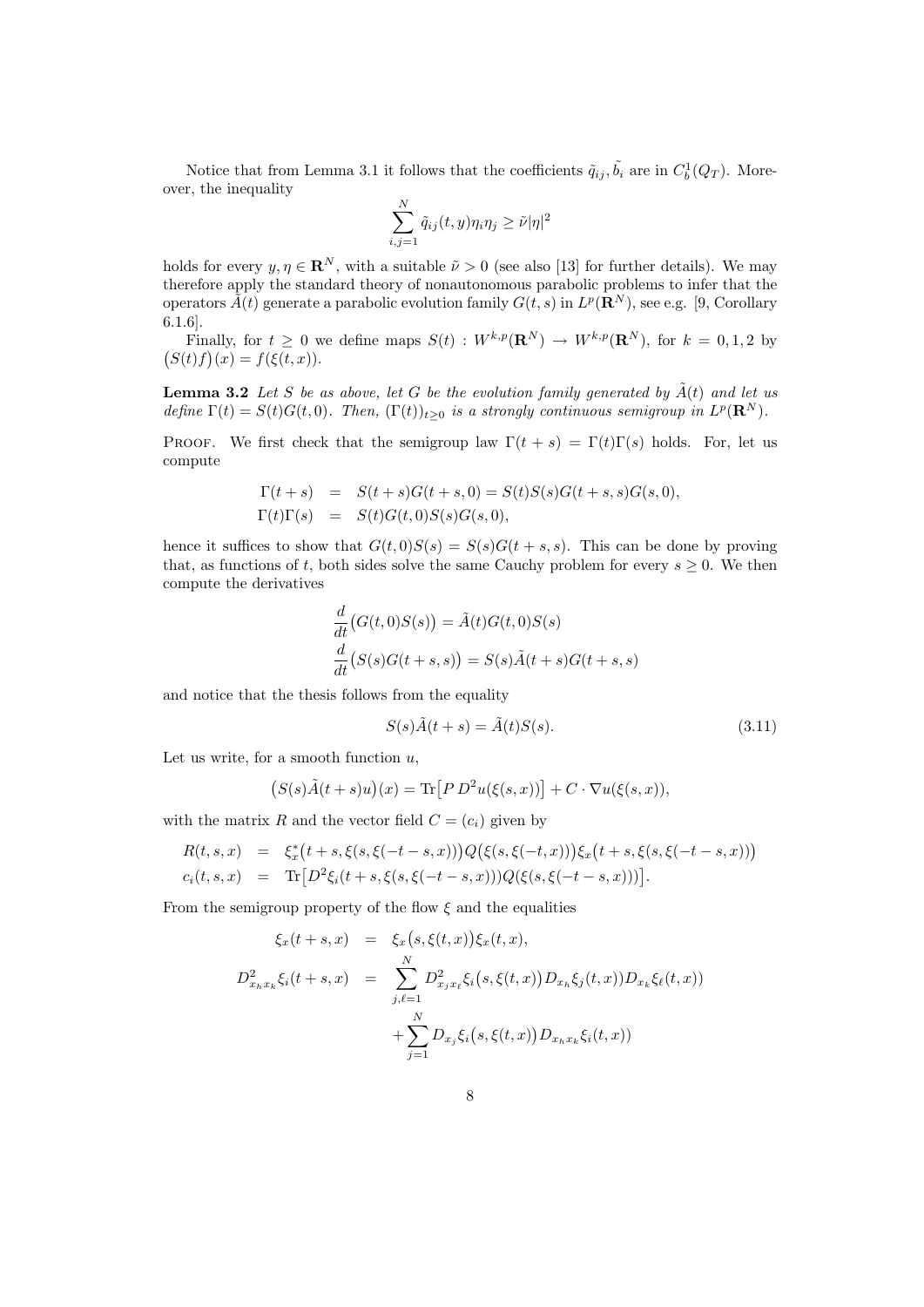we deduce

$$
\xi(s,\xi(-t-s,x)) = \xi(-t,x),
$$
  
\n
$$
D_{x_h}\xi_i(t+s,\xi(-t,x)) = \sum_{k=1}^N D_{x_k}\xi_i(t,\xi(-t,x))D_{x_h}\xi_k(s,x)),
$$
  
\n
$$
D_{x_hx_k}^2\xi_i(t+s,\xi(-t,x)) = \sum_{j,\ell=1}^N D_{x_jx_\ell}^2\xi_i(s,x)D_{x_h}\xi_j(t,\xi(-t,x))D_{x_k}\xi_\ell(t,\xi(-t,x))
$$
  
\n
$$
+ \sum_{j=1}^N D_{x_j}\xi_i(s,x)D_{x_hx_k}^2\xi_j(t,\xi(-t,x)).
$$

Therefore, we have

$$
R(t,s,x) = \xi_x^*(t+s,\xi(-t,x))Q(\xi(-t,x))\xi_x(t+s,\xi(-t,x))
$$
  
\n
$$
= \xi_x^*(t,\xi(-t,x))\xi_x^*(s,x)Q(\xi(-t,x))\xi_x(s,x)\xi_x(t,\xi(-t,x))
$$
  
\n
$$
c_i(t,s,x) = \text{Tr}[\xi_x^*(t,\xi(-t,x))D^2\xi_i(s,x)\xi_x(t,\xi(-t,x))Q(\xi(-t,x))]
$$
  
\n
$$
+ \sum_{j,h,k=1}^N D_{x_j}\xi_i(s,x)D_{x_hx_k}^2\xi_j(t,\xi(-t,x))q_{kh}(\xi(-t,x))
$$
  
\n
$$
= \text{Tr}[\xi_x^*(t,\xi(-t,x))D^2\xi_i(s,x)\xi_x(t,\xi(-t,x))Q(\xi(-t,x))]
$$
  
\n
$$
+ \sum_{j=1}^N D_{x_j}\xi_i(s,x)\text{Tr}[D^2\xi_j(t,\xi(-t,x))Q(\xi(-t,x))].
$$

On the other hand, using  $(3.6)$ ,  $(3.7)$  and  $(3.7)$ ,  $(3.8)$ , we have

$$
\begin{aligned}\n\left(\tilde{A}(t)S(s)u\right)(x) &= \text{Tr}\big[\xi_x^*(t,\xi(-t,x))Q\big(\xi(-t,x)\big)\xi_x\big(t,\xi(-t,x)\xi_x^*(s,x)D^2u(\xi(s,x))\xi_x(s,x)\big] \\
&\quad + \sum_{i=1}^N D_iu\big(\xi(s,x)\big) \cdot \Big\{\sum_{j,k=1}^N D_{x_jx_k}^2\xi_i(s,x)\tilde{q}_{jk}(t,x) \\
&\quad + \sum_{j=1}^N D_{x_j}\xi_j(s,x)\text{Tr}\big[D^2\xi_i\big(t,\xi(-t,x)\big)Q\big(\xi(-t,x)\big)\big]\Big\} \\
&= \text{Tr}\big[R\,D^2u\big(\xi(s,x)\big)\big] + C \cdot \nabla u(\xi(s,x)).\n\end{aligned}
$$

Since the strong continuity of  $\Gamma(t)$  follows easily from the strong continuity of  $S(t)$  and  $G(t, 0)$ , the proof is complete.  $\Box$ 

**Theorem 3.3** Assume that A, given by  $(3.1)$  satisfies  $(H1)$ ,  $(H2)$  and  $(H3)$  and also that  $\nabla B \in C_b^2(\mathbf{R}^N)$ . For every  $f \in L^p(\mathbf{R}^N)$  and  $T > 0$ , the function  $P(\cdot)f$  belongs to  $C([0,T]; W^{2,p}(\mathbf{R}^N)) \cap C^1([0,T]; L^p_{loc}(\mathbf{R}^N))$  and satisfies the estimates

$$
||D^2P(t)f||_p \le \frac{C_T}{t} ||f||_p, \qquad ||\nabla P(t)f||_p \le \frac{C_T}{\sqrt{t}} ||f||_p.
$$
 (3.12)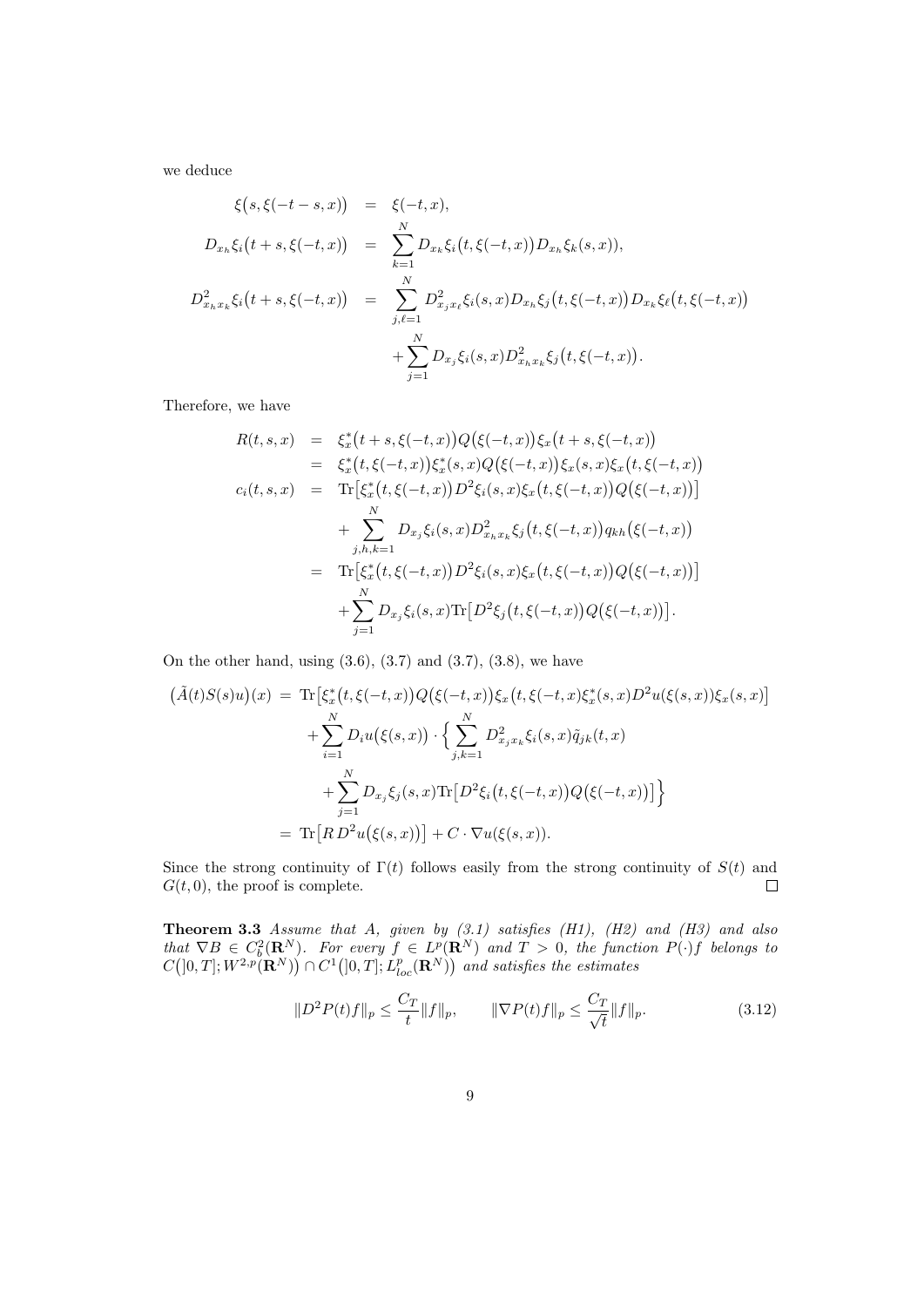PROOF. Let  $v(t) = G(t, 0) f$  be the solution of the problem

$$
\begin{cases}\nD_t v(t) = \tilde{A}(t)v(t) & \text{in } Q_T \\
v(0) = f & \text{in } \mathbf{R}^N.\n\end{cases}
$$
\n(3.13)

From [9, Corollary 6.1.6], it follows that  $v \in C([0,T];W_p^2(\mathbf{R}^N)) \cap C([0,T];L^p(\mathbf{R}^N)) \cap$  $C^1(]0,T]; L^p(\mathbf{R}^N))$  and that

$$
||D^{2}v(t,\cdot)||_{p} \leq \frac{C_{T}}{t}||f||_{p}, \qquad ||\nabla v(t,\cdot)||_{p} \leq \frac{C_{T}}{\sqrt{t}}||f||_{p}.
$$

for  $0 < t \leq T$ . The function  $u(t, x) := v(t, \xi(-t, x))$  then belongs to  $C([0, T]; W_p^2(\mathbf{R}^N))$  $C([0,T];L^p(\mathbf{R}^N)) \cap C^1(]0,T];L^p_{loc}(\mathbf{R}^N)),$  and satisfies a similar estimate for  $0 < t \leq T$ :

$$
||D^2u(t, \cdot)||_p \le \frac{C_T'}{t} ||f||_p, \qquad ||\nabla u(t, \cdot)||_p \le \frac{C_T'}{\sqrt{t}} ||f||_p.
$$

We have only to show that  $u(t, \cdot) = P(t)f$ .

Since  $u(t, \cdot)$  is nothing but  $\Gamma(t) f$ , we have to show that the semigroups  $(\Gamma(t))_{t>0}$  and  $(P(t))_{t\geq 0}$  coincide. Let  $(C, D(C))$  be the generator of  $(\Gamma(t))_{t\geq 0}$  in  $L^p(\mathbf{R}^N)$  and observe that  $u = \Gamma(\cdot) f$  belongs to  $C^1(]0,T]; L^p_{loc}(\mathbf{R}^N)$  and satisfies  $u_t = Au$  in  $]0,T] \times \mathbf{R}^N$ . Therefore, if  $f \in D(C)$ , then  $\dot{C}f = Af \in L^p(\mathbf{R}^N)$ . This shows that  $(C, D(C))$  is a restriction of  $(A, D_{p,max}(A))$ , hence coincides with this last since both operators are generators of semigroups. Therefore,  $P(t) = \Gamma(t)$  and this concludes the proof.  $\Box$ 

We study now the regularity of the mild solution of problem  $(3.2)$  with  $f = 0$  and  $g \in L^p(Q_T)$ . Defining  $g_s(x) = g(s, x)$ , we may identify  $L^p(Q_T)$  with  $L^p((0, T); L^p(\mathbf{R}^N))$ . The mild solution is then given by  $u(t) = \int_0^t P(t - s)g_s ds$ .

**Theorem 3.4** Assume that A, given by (3.1) satisfies (H1), (H2) and (H3) and that  $\nabla B \in$  $C_b^1(\mathbf{R}^N)$ . Let  $T > 0$  and  $g \in L^p(Q_T)$  be given, and consider the mild solution u of the Cauchy problem (3.2) with  $f = 0$ . Then, u belongs to  $\mathcal{W}^{1,2}_{p,loc}(Q_T)$  and satisfies

$$
u, D_t u - B \cdot \nabla u, D_{x_i} u, D_{x_i x_j} u \in L^p(Q_T). \tag{3.14}
$$

,

PROOF. Since  $P(t) = S(t) \circ G(t, 0)$  and  $G(t - s, 0)S(s) = S(s)G(t, s)$ , u is given by

$$
u(t) = \int_0^t S(t-s) \circ G(t-s,0)g_s ds = S(t) \int_0^t G(t,s)S(-s)g_s ds.
$$

Let  $h_s = S(-s)g_s \in L^p((0,T); L^p(\mathbf{R}^N))$  and  $v(t) = \int_0^t G(t,s)h_s ds$ . Then  $u(t) = S(t)v(t)$ , i.e.  $u(t,x) = v((t,\xi(t,x))$  and conditions  $u \in \mathcal{W}_{p,loc}^{1,2}(Q_T)$  and (3.14) translate into  $v \in$  $\mathcal{W}_{p,loc}^{1,2}(Q_T)$  (see (3.4), (3.6), (3.7)). Let us show that v belongs to  $\mathcal{W}_p^{1,2}(Q_T)$ .

Let  $(h^{(n)}) \in C_0^{\infty}(Q_T)$  be convergent to h in  $L^p(Q_T)$  and define  $v_n(t) = \int_0^t G(t, s) h_s^{(n)} ds$ . Using [9, Proposition 6.1.3] we deduce that  $v_n \in C([0,T]; W^{2,p}(\mathbf{R}^N)) \cap C^1([0,T]; L^p(\mathbf{R}^N))$ is a classical solution of the problem

$$
\begin{cases}\nD_t w - \tilde{A}(t)w(t) = h^{(n)}(t) & \text{in } Q_T \\
w(0) = 0 & \text{in } \mathbf{R}^N.\n\end{cases}
$$

Theorem IV.9.1 of [8] yields

$$
||v_n||_{\mathcal{W}_p^{1,2}(Q_T)} \leq C_T ||h^{(n)}||_{L^p(Q_T)}
$$

for a suitable constant  $C_T$ , and the thesis follows letting  $n \to \infty$ .

 $\Box$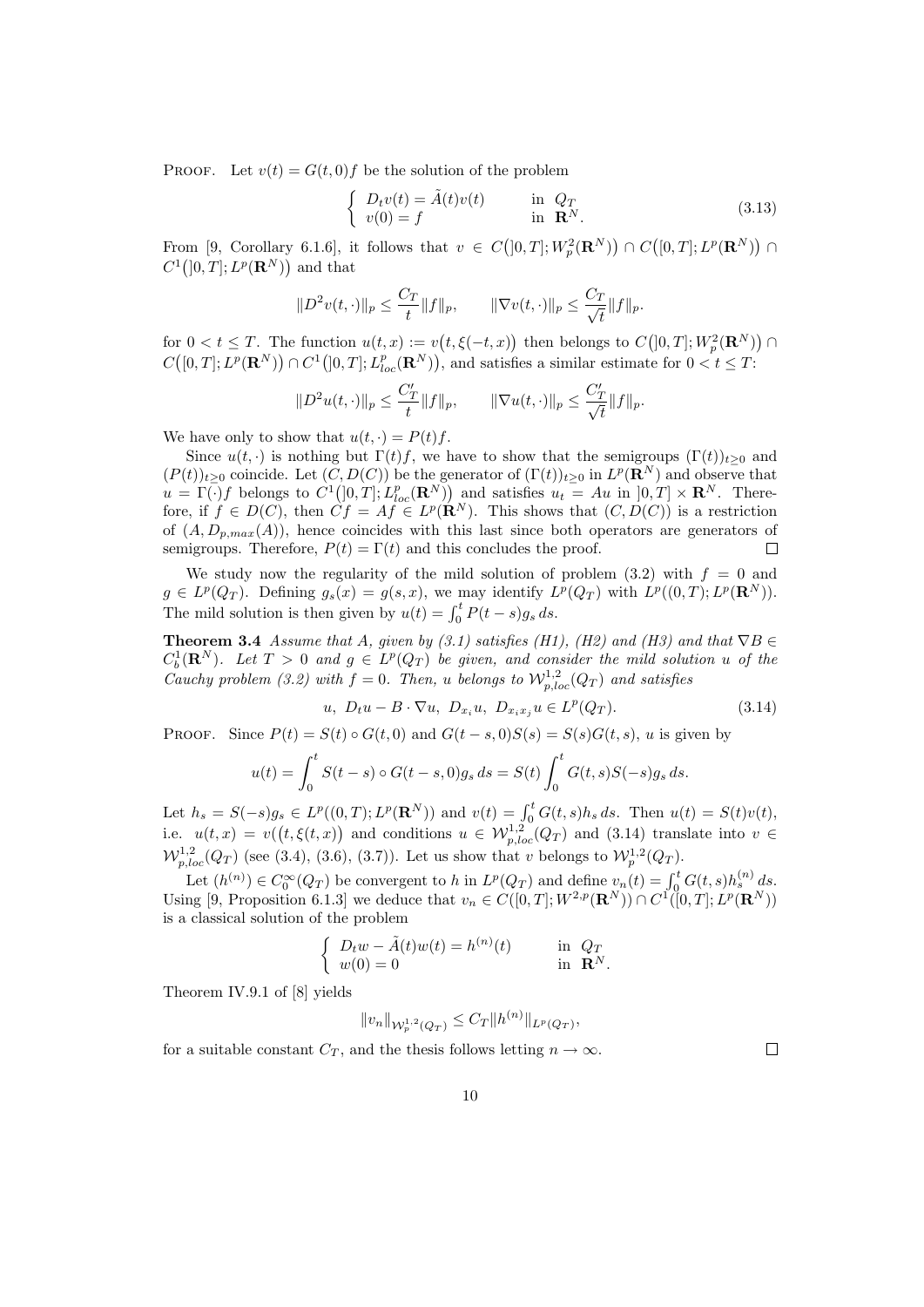Remark 3.5 Notice that the above Theorem does not say that the time derivative of the solution u of (3.2) belongs to  $L^p(Q_T)$ : only the derivative along the characteristic curves defined by system (3.3), namely  $D_t u - B \cdot \nabla u$ , is p-summable on the whole of  $Q_T$ .

## 4 Proof of Theorem 1

The inclusion  $D_p \subset D_{p,max}(A)$  being trivial, we have only to prove the opposite one, i.e., the following implication:

$$
u \in L^p(\mathbf{R}^N)
$$
,  $Au \in L^p(\mathbf{R}^N)$   $\implies$   $u \in W^{2,p}(\mathbf{R}^N)$ . (4.1)

For clarity reasons, we split the proof in two steps.

**Step 1.** Assume  $\nabla B \in C_b^2$ ,  $F = 0$ . Let  $u \in D_{p,max}(A)$  be given and set  $f = Au$ . Then

$$
u = P(t)u - \int_0^t P(t - s)f \, ds
$$

and Theorem 3.3 shows that, for any  $t > 0$ ,  $P(t)u \in W^{2,p}(\mathbf{R}^N)$ . Moreover, Theorem 3.4 implies that the function w defined by  $w(t) = \int_0^t P(t-s)f ds$  belongs to  $L^p((0,T); W^{2,p}(\mathbf{R}^N))$ , hence  $w(t) \in W^{2,p}(\mathbf{R}^N)$  for almost every t. Considering such a t we deduce that  $u =$  $P(\bar{t})u - w(\bar{t}) \in W^{2,p}(\mathbf{R}^N).$ 

**Step 2.** The general case Let  $0 \le \eta \in C_0^{\infty}(\mathbf{R}^N)$ ,  $\int_{\mathbf{R}^N} \eta = 1$  and define  $\hat{B} = B * \eta$ . Set moreover

$$
\hat{A} = \sum_{i,j=1}^{N} D_i (q_{ij} D_j) + \hat{B} \cdot \nabla.
$$

From Step 1, we know that  $D_{p,max}(\hat{A}) = D_p := \{u \in W^{2,p}(\mathbf{R}^N) : \hat{B} \cdot \nabla u \in L^p(\mathbf{R}^N)\}.$ Since B is globally Lipschitz continuous,  $B - \hat{B}$  is bounded and therefore

$$
||Au - \hat{A}u||_p = ||(B - \hat{B} + F) \cdot \nabla u||_p \leq C ||u||_{W^{1,p}(\mathbf{R}^N)}
$$

for  $u \in D_p$ . Moreover  $D_p = \{u \in W^{2,p}(\mathbf{R}^N) : B \cdot \nabla u \in L^p(\mathbf{R}^N)\}\.$  Let  $(\hat{P}(t)_{t \geq 0}$  be the semigroup generated by  $(\hat{A}, D_p)$ . Combining the above estimate with (3.12) it follows that

$$
\|(A - \hat{A})\hat{P}(t)f\|_{p} \le \frac{C}{\sqrt{t}}\|f\|_{p}
$$

for every  $f \in D_p$  and the Miyadera-Voigt perturbation Theorem (see e.g. [5, Corollary 3.16]) shows that  $(A, D_p)$  is a generator. Since  $D_p \subset D_{p,max}(A)$  and  $(A, D_{p,max}(A))$  is also a generator by Theorem 2.2 we conclude that  $D_p = D_{p,max}(A)$ .

#### References

- [1] P. Cannarsa, V. Vespri: Generation of analytic semigroups by elliptic operators with unbounded coefficients, SIAM J. Math. Anal. 18 (1987) 857-872.
- [2] P. CANNARSA, V. VESPRI: Generation of analytic semigroups in the  $L^p$  topology by elliptic operators with unbounded coefficients, Israel J. Math. 61 (1988) 235-255.